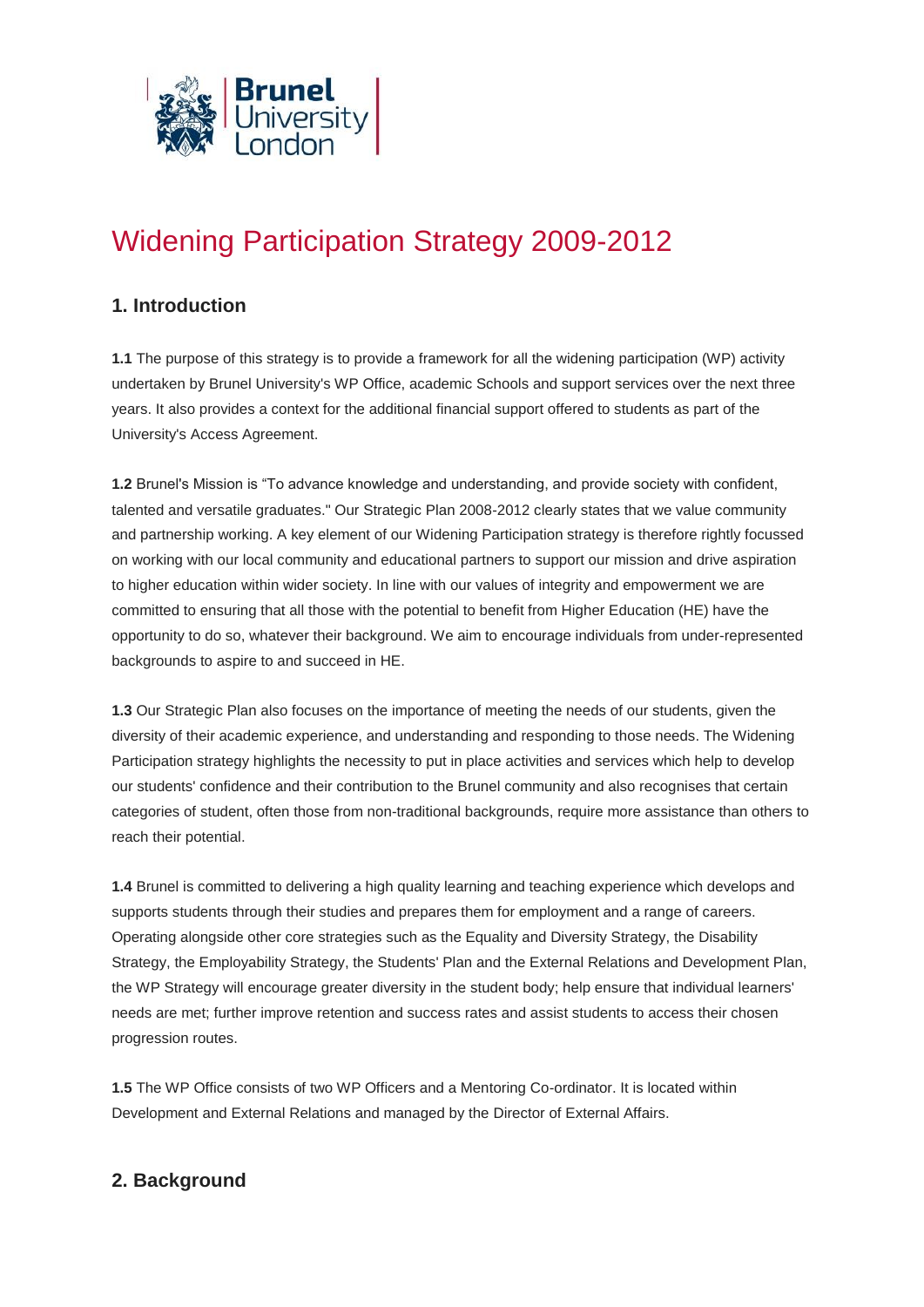**2.1** The University's first three-year WP Strategy was drawn up in 2001 in response to HEFCE requirements and new government initiatives to widen participation in HE. These aim to achieve a target of 50% of 18 - 30 year-olds participating in HE by 2010.

**2.2** A number of activity strands were developed under the original WP Strategy 2001 - 2006:

- Improving transition, progression, retention and employability by ensuring pre-entry and in-course support
- Increased collaboration with schools and colleges in West London and in particular the London Borough of Hillingdon, targeting those in areas of social and economic disadvantage
- Provision of promotional support materials

**2.3** In response to the introduction of national campaigns such as Aimhigher in 2003, additional activities were undertaken in partnership with other HE and FE providers in the London region.

**2.4** The strategy was rolled over in 2003/4 and 2004/5 with HEFCE agreement pending the publication of the report of the Office for Fair Access.

**2.5** A second three-year WP Strategy was drawn up in 2006, although it was no longer a HEFCE condition of grant. It provided a framework for all WP activities at the University and re-inforced the University's ongoing commitment to widening participation. It aimed to improve further Brunel's outstanding record of increasing diversity and promoting participation in HE.

**2.6** The WP Strategy 2006-9 had two main activity strands:

- Raising aspirations
- Improving transition, progression, retention and employability

It was strengthened through the Brunel Access Agreement 2006 which introduced a Student Mentoring scheme, events for parents and Brunel bursaries and Regional Partnership Scholarships. Access Agreement funding also supported the expansion of the Urban Scholars Programme and additional posts in the University Recruitment/Admissions Office and Effective Learning and Advice Service.

**2.7** The strategy was routinely monitored in line with internal procedures through a Delivery Plan report and by reviewing progress against HEFCE benchmarks for participation by under-represented groups at the University.

**2.8** HESA Performance Indicators 2007-8 show that the number of students admitted to Brunel from state schools has increased each year since 2001. In 2001/2 eighty nine percent of new entrants were from the state sector, exceeding the benchmark of 88%. In 2007/8 this figure had risen to 93.9% against a benchmark of 90.8%. Recruitment from under-represented social classes has likewise improved from 31% in 2001/2 to 38.6% in 2007/8, exceeding the benchmarks of 28% and 32.6% respectively. This increase is particularly pronounced and the current percentage exceeds the UK average by over nine points.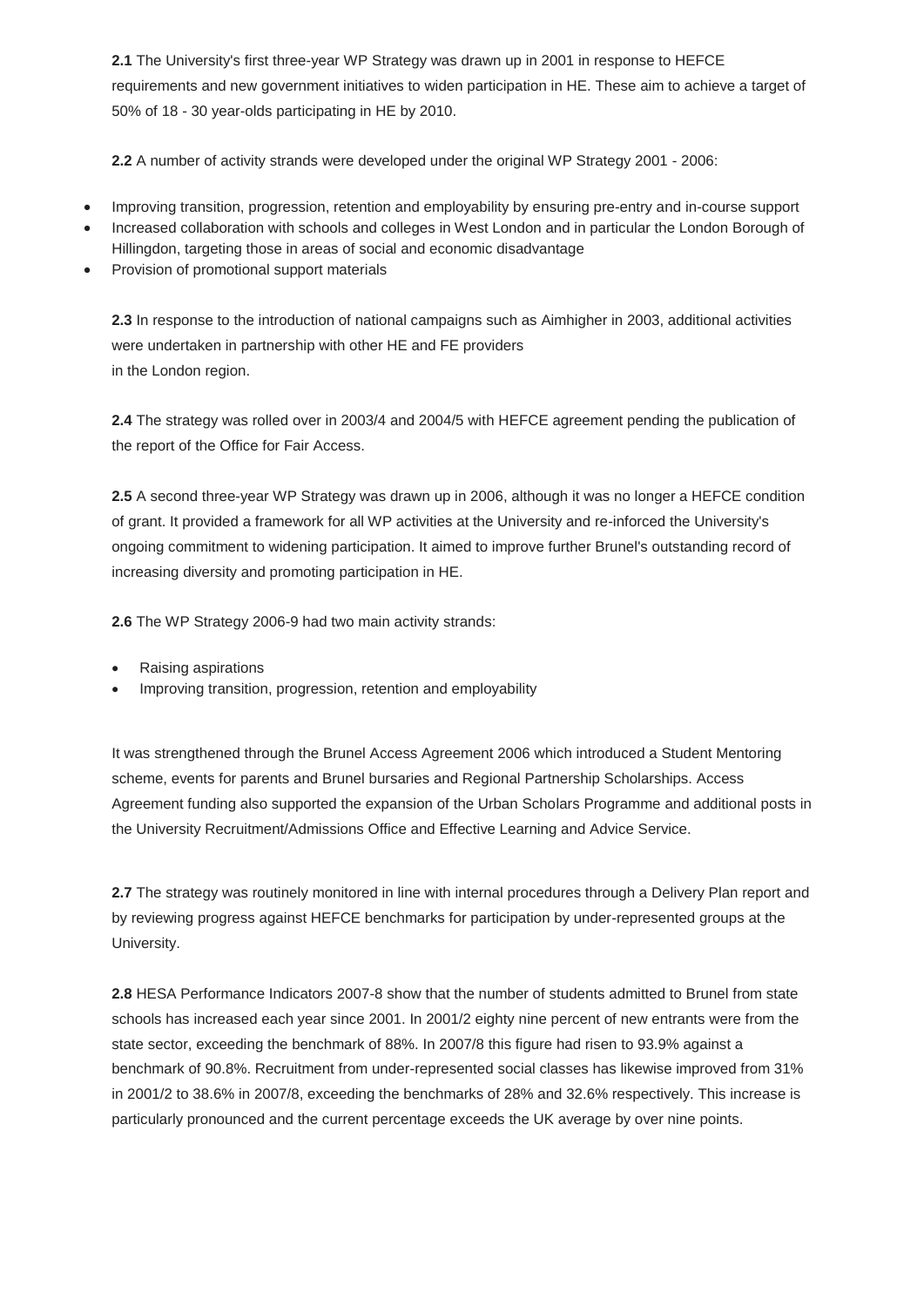**2.9** Despite this achievement in relation to social class, Brunel has not always met its benchmark over the past seven years in attracting students from low participation neighbourhoods. In 2007/8 the percentage was 5.8%, just exceeding the location-adjusted benchmark of 5.7%.

**2.10** There has been a steady improvement in the proportion of full-time students in receipt of a Disabled Student Allowance (DSA) from 1.7% in 2001/2 to 4.1% in 2007/8, although the University continues to miss its benchmark of 4.6%. However, for part-time undergraduates in receipt of DSA Brunel outstrips its benchmark by 1.4%.

**2.11** Brunel's mature student population has decreased from 23% in 2001/2 to 15.5% in 2007/8. The University has also had less success in recruiting under-represented groups to its mature cohort. The proportion of mature students from low participation neighbourhoods fell from 12% in 2001/2 to 3.5% in 2007/8, missing the benchmark of 15% (location-adjusted 6.7%) by a significant margin. Given the very limited provision of flexible, part-time degree and sub-degree courses at the University, it is unlikely that WP activities will have any marked impact on mature participation rates.

**2.12** Since 2001 WP activities have been targeted at students mostly in the age range 14 - 30 who meet one or more of the following criteria:

- Little or no family history of HE
- From a school or college with a poor record of entry to HE
- From a low income/low participation area
- Disabled
- Traveller, refugee or looked-after by a local authority
- Have studied vocational courses

WP students from ethnic minority and/or gender groups that are under-represented in particular subject areas at Brunel have also been targeted.

# **3. Widening Participation Strategy 2009-2012**

**3.1** This new strategy builds upon the strategy and action plan agreed in 2006 and the additional activities developed subsequently in response to new government initiatives. Activities will be targeted at students from the under-represented groups described in para 2.12 with particular emphasis on students from low participation neighbourhoods, disabled students and care leavers.

**3.2** The aim is to consolidate work to ensure that Brunel continues to exceed its WP benchmarks in key areas and meets its benchmarks in areas where it currently fails and where there is realistic potential for improvement. This will be achieved by introducing more focused activities in priority areas. The new strategy has four main strands:

### **Outreach activities**

Outreach activities to raise aspirations will continue to target young people in local schools, colleges and community groups aged 14 - 30 who are currently under-represented in HE. These activities will be enhanced by additional outreach activities funded by Aimhigher 2009-11.

**3.3** The University will continue to focus on the six west London boroughs of Brent, Ealing, Hammersmith and Fulham, Harrow, Hillingdon and Hounslow but will also engage with partner schools, colleges and HEIs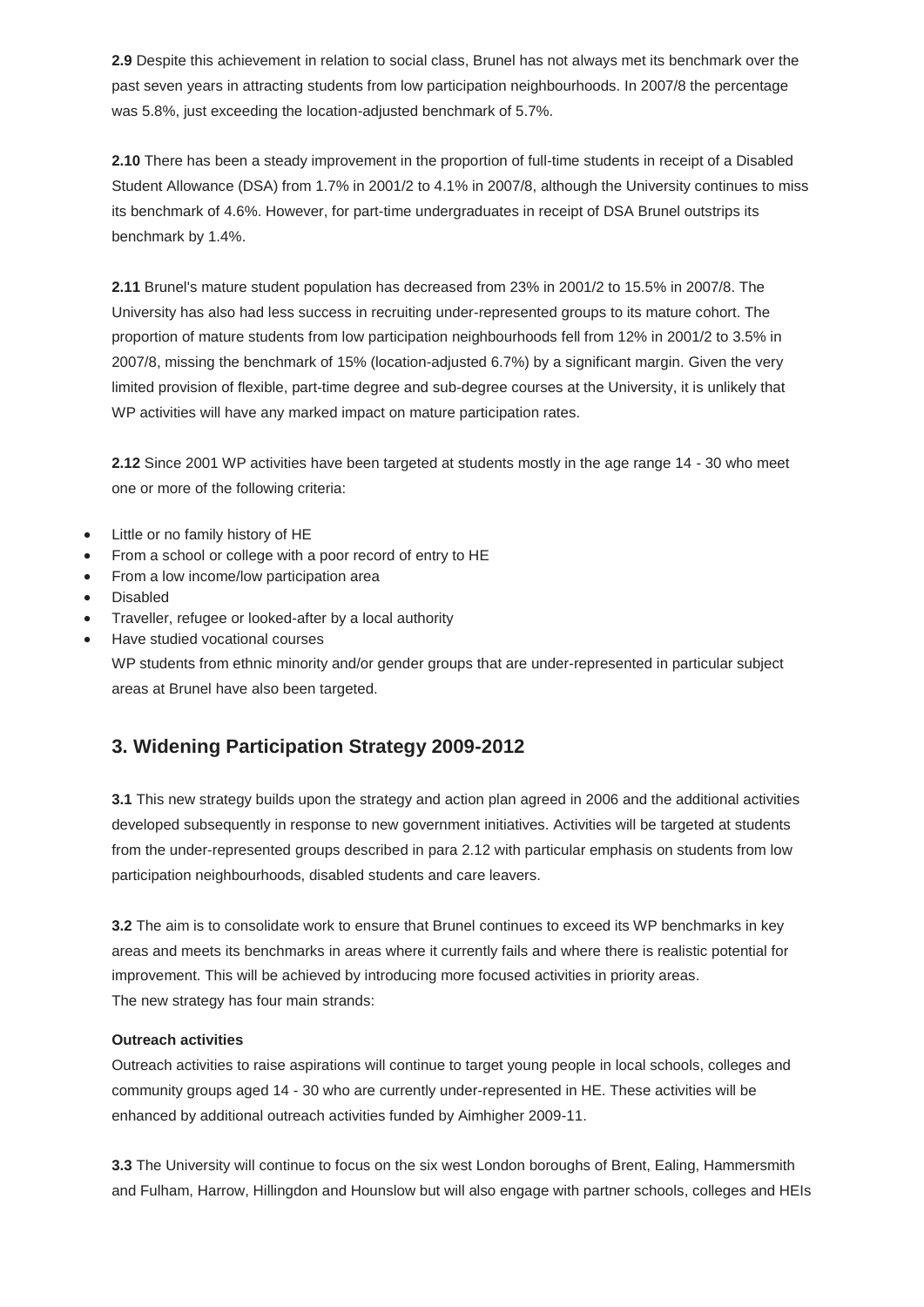in the expanded West, Central and North London (WECAN) Aimhigher area. We will provide additional support to each of our partner Academies in Hillingdon - Harefield and Stockley.

**3.4** We will continue to develop aspiration-raising activities for young people through HE awareness visits, master classes, subject taster days, information, advice and guidance (IAG) sessions and summer schools in order to increase further the number of admissions from groups under-represented in HE. We will give ongoing support to academic Schools wishing to run WP activity and to the Brunel Urban Scholars Programme as it enters a new phase in 2010-11 working with Year 12/13 students. The introduction of Urban Scholarships in 2010, funded by alumni and other supporters, will further encourage participants to progress to HE.

**3.5** The University will continue to work with national and regional initiatives. We will support and contribute to the Hillingdon Aimhigher Partnership programme, the WECAN Aimhigher Partnership programme and the National Mentoring Consortium (NMC) initiative. We will work alongside charities and trusts to deliver activities to specific cohorts of WP learners, as requested.

### **Support for students with disability**

The support available for Brunel students with disabilities has increased significantly over the past three years. WP funding has been used to improve further the Assistive Technology Centre and to provide preinduction and induction sessions. In 2008 the Brunel Disability and Dyslexia Service was awarded the Times Higher Education Award for Outstanding Support for Disabled Students and in 2009 was declared by the Muscular Dystrophy Campaign to have the best university facilities for disabled students in the UK.

**3.6** The University will continue to develop its service to disabled students, in particular by ensuring that an increased percentage of students enter Brunel having already applied for the Disabled Students' Allowance (DSA). This will be achieved through targeted outreach activities and an enhanced pre-induction programme.

#### **Looked-after children and care leavers**

Since 2007 the WP Office has worked closely with the London Borough of Hillingdon Looked-After Children's Education and Care Leavers' teams to provide an annual guidance weekend for Hillingdon looked-after students. We have now decided to seek The Frank Buttle Trust Quality Mark for our work with care leavers in order to support further a group of young people who are very poorly represented in HE.

**3.7** We will put in place a framework of support for care leavers at the University in order to increase careleaver enrolments and promote successful progression and employability.

#### **Improving transition, progression, retention and employability**

Brunel performs well at retaining students. In 2006/7 the non-continuation rate at Brunel for young, full-time first degree entrants was 6% against a benchmark of 7.5%. Only 3.4% of those from low participation neighbourhoods failed to continue against a benchmark of 8.1%. The following measures aim to ensure that the University continues to exceed its benchmark for the retention of students.

**3.8** We will continue to:

 Provide HE talks and IAG workshops for students, parents, staff and community groups to prepare students for HE.